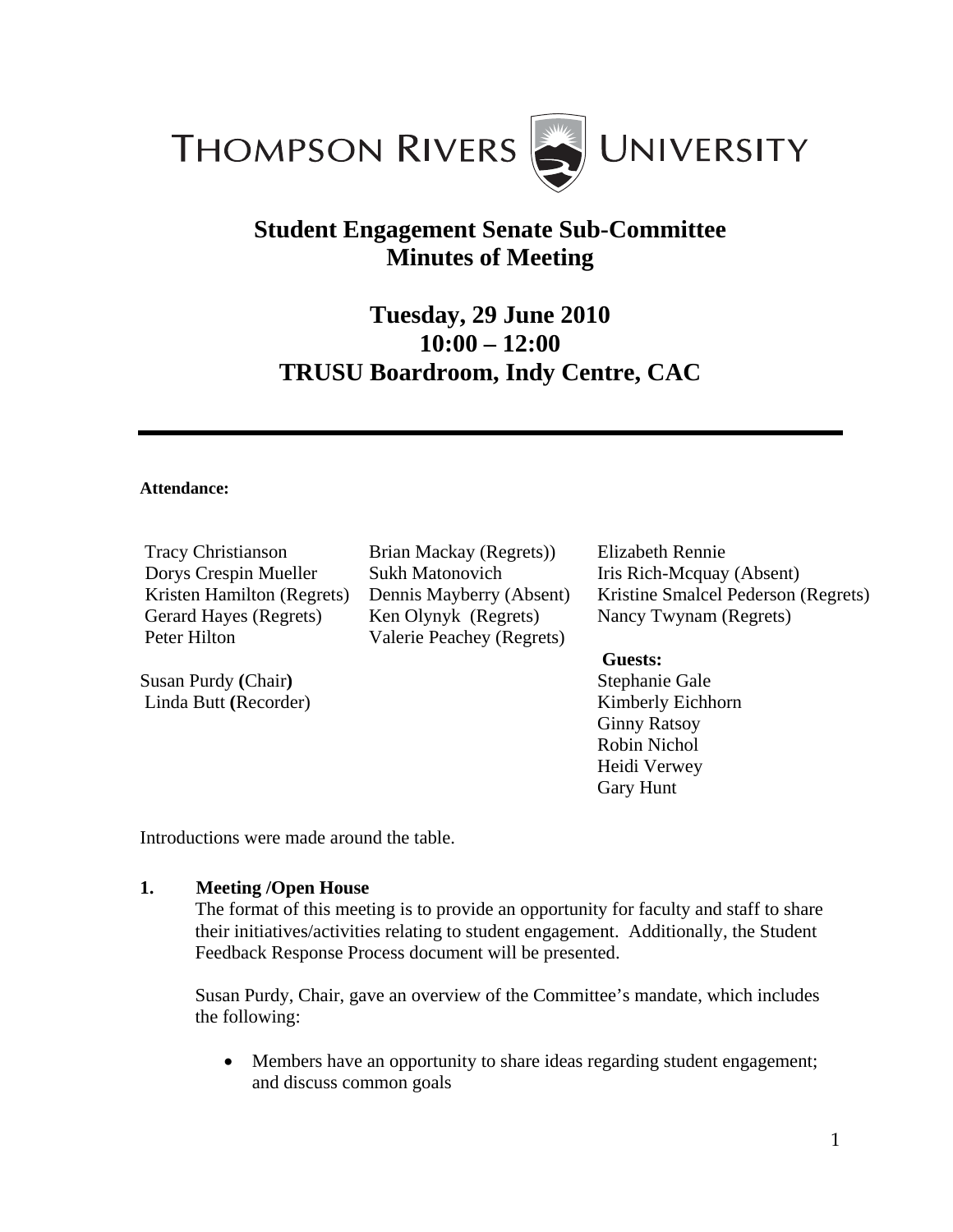- To fulfill one of the requirements of the Strategic Plan, this Committee will request reports on student engagement activities from Faculty Councils and prepare a consolidated report for submission to Senate.
- The School of Nursing has already presented a report to Senate. It is suggested that reports from other Faculties be prepared using the format of the Nursing Report, as this document reported on the goals as listed in the Strategic Plan
- Request from Senate "Analyse the NSSE Results for TRU and recommend short-term and long-term measures that can improve student engagement taking into account all available student surveys and data".
- As a result of the request from Senate, a working committee of this Committee has developed a "Student Feedback Response Process" on student engagement which will be presented to Senate for approval before rolling out the process as a pilot project.
- Target areas for the pilot project will include: applied learning, in and out of the classroom; community involvement; and campus social activities
- Suggested pilot areas: School of Nursing, Arts, and Student Services

## **2. Roundtable – Information Sharing and Discussion**

- we recognize value from NSSE data
- mandate of Centre for Teaching and Learning is to work with faculty to improve student engagement
- Friday lunch sessions beginning Fall 2010, to discuss topics re teaching and learning issues
- TRU February 2011 In-service will showcase a Colloquium on Student Engagement
- George Kuh will be the keynote speaker at In-service
- Want to frame day to be all inclusive of student engagement (faculty, staff, and others)
- Will market the Colloquium in conjunction with the Teaching and Learning Colloquium
- Suggested that we target faculty and students as afternoon sessions
- TRU currently has active and collaborative learning, including but not limited to:
	- Tourism students project cleaning Guerin Park
	- Culinary Arts students preparing a sustainable seafood lunch
	- $-6<sup>th</sup>$  annual TRU Teaching Practices Colloquium
	- Orientation
	- International student athletics
	- Development of 'Service Learning' courses and activities
	- Volunteer events and activities
	- Focus groups providing students with ways to connect classroom learning to the community